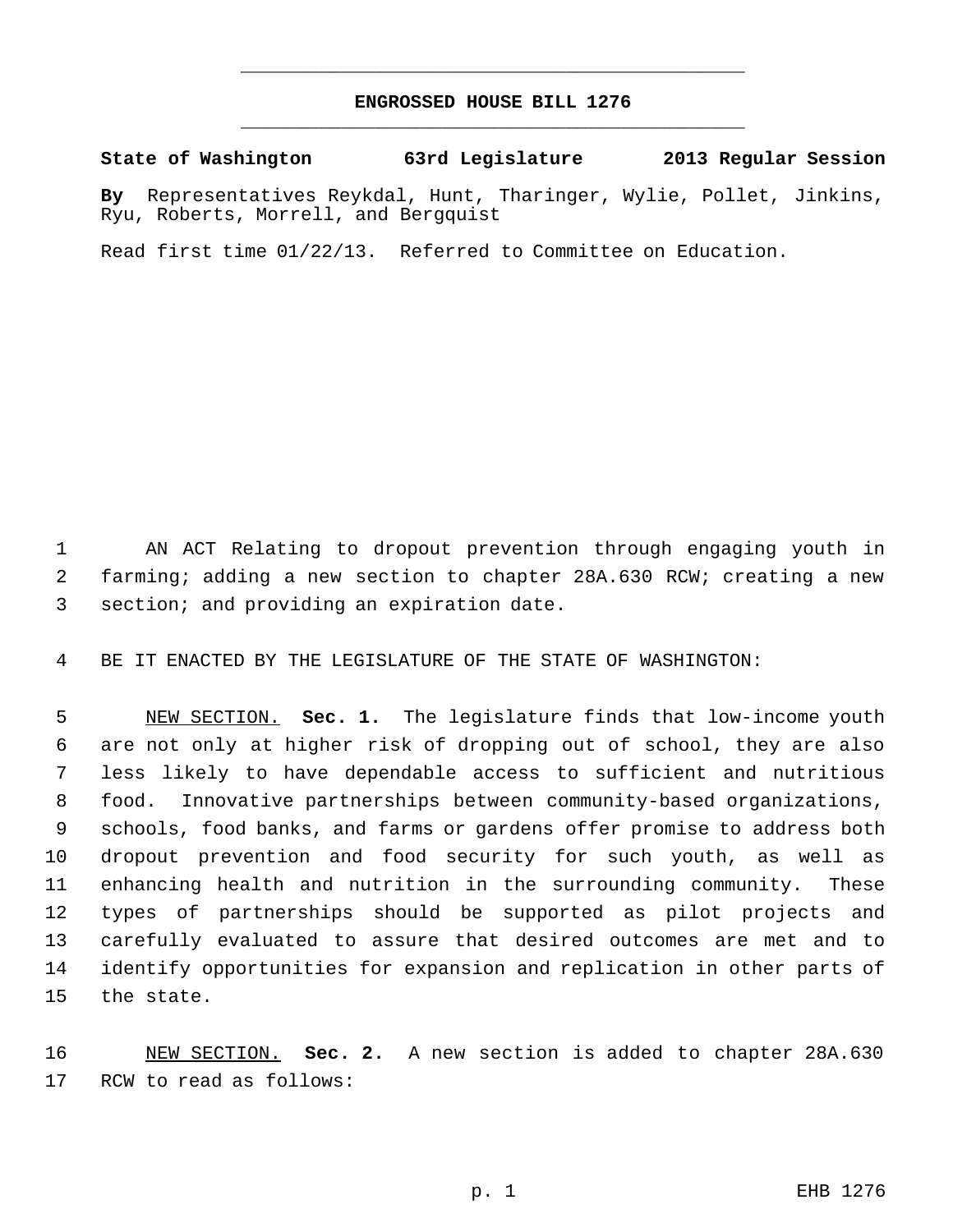(1) The dropout prevention through farm engagement pilot project is established for a three-year period beginning in the 2013-14 school year.

 (2) The office of the superintendent of public instruction shall select two pilot projects from school districts that agree to partner with community-based organizations, food banks, and farms or gardens to establish an alternative high school program targeted primarily to at- risk youth as provided in subsection (3) of this section. One of the selected projects must be a currently operating program with a record of success in engaging low-income and disengaged youth. The second selected project must create a new program in a different community. One of the projects must be selected from east of the crest of the Cascade mountains and one must be selected from west of the crest of the Cascade mountains. The selected projects must operate near farm- related activities and may include partnerships with farm-oriented student clubs and organizations. Participating in this pilot project may be incorporated into a student's culminating project to meet any community service requirements.

 (3) Dropout prevention through farm engagement pilot projects must have the following characteristics:

 (a) Primarily target low-income and disengaged youth who have 22 dropped out or are at risk of dropping out of high school;

 (b) Provide participating youth with opportunities for community service such as building food gardens for low-income families and work- based learning and employment training during the school year and during the summer through a farm or garden program;

 (c) Provide participating youth with opportunities to earn core credits and elective credits toward high school graduation, including but not limited to science, health, and career and technical education credits;

 (d) Offer youth development support and services to participating youth including social emotional learning, counseling, leadership training, and career and college guidance; and

 (e) Improve food security for participating youth and the community through the farm or garden program.

 (4) For each annual average full-time equivalent student enrolled in the pilot project, including enrollment during the summer months, the participating school district shall receive a basic education